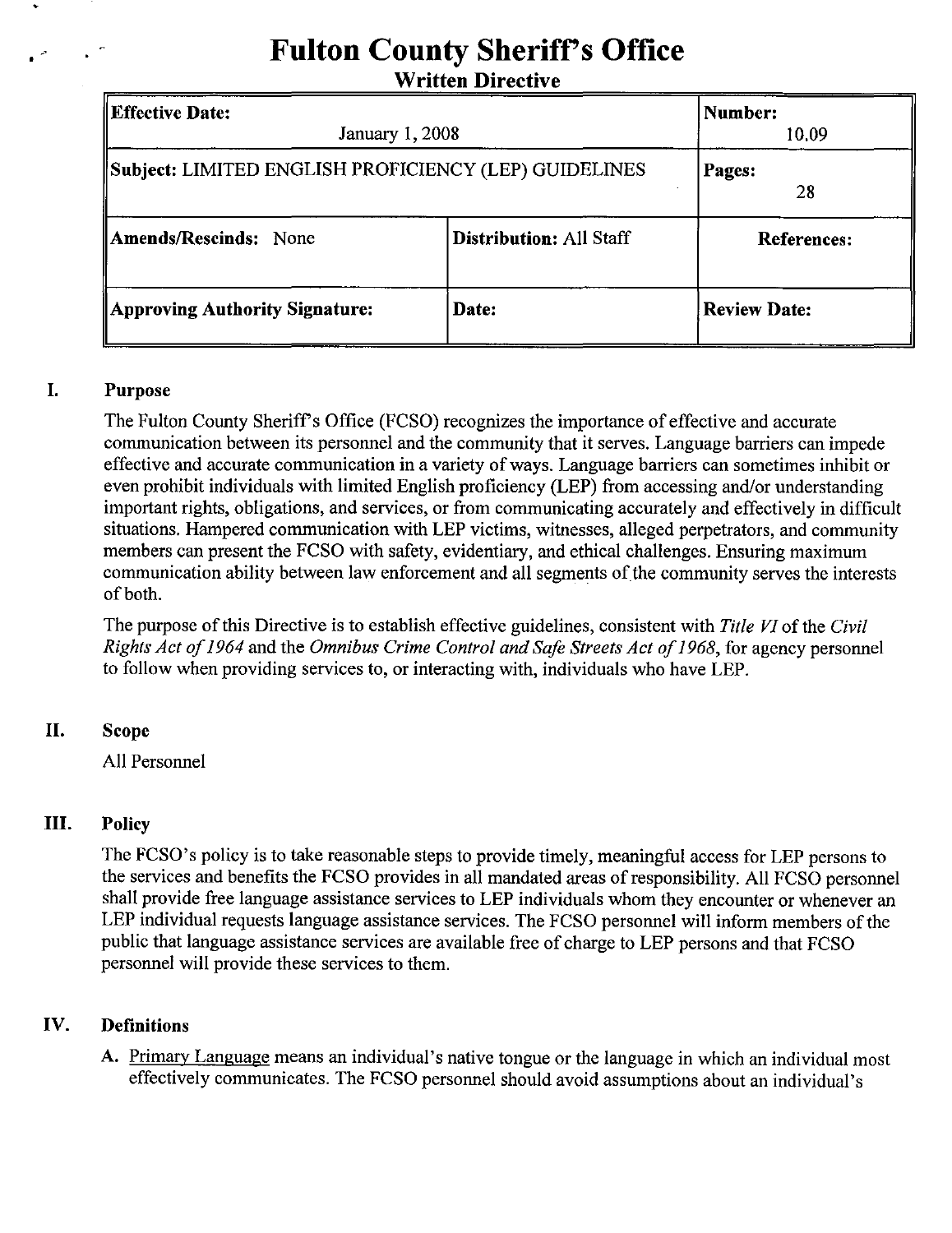#### SOP 10.09 - LIMITED ENGLISH PROFICIENCY (LEP) GUIDELINES Page 2 of 6

 $\mathcal{L}^{(1)}$ 

primary language. For example, not all individuals from Central America speak Spanish fluently. Instead, some Central Americans may claim an indigenous language as their native tongue. The FCSO personnel should make every effort to ascertain an individual's primary language to ensure effective communication.

- B. Limited English Proficiency CLEP) designates individuals whose primary language is not English and who have a limited ability to read, write, speak, or understand English. LEP individuals may be competent in certain types of communication (e.g., speaking or understanding), but still be LEP for other purposes (e.g., reading or writing). Similarly, LEP designations are context-specific: an individual may possess sufficient English language skills to function in one setting, but these skills may be insufficient in other situations.
- C. Interpretation is the act of listening to a communication in one language (source language) and orally converting it to another language (target language) while retaining the same meaning.
- D. Translation is the replacement of written text from one language (source language) into an equivalent written text in another language (target language).
- E. Bilingual refers to the ability to use two languages proficiently.
- F. FCSO Authorized Interpreter (FCSOAI) is a bilingual FCSO employee or independent contractor who has been authorized to interpret for others in certain situations.
- G. FCSOAI List is an accounting of FCSO personnel and independent contractors who are bilingual and are authorized to act as volunteer interpreters. The Training Section will create and maintain the list and provide it to the Jail Bureau, Courts and Warrant/Service Divisions.

# V. PROCEDURES FOR ACCESSING INTERPRETATION SERVICES

## A. FCSO Personnel Requesting Interpretation Services:

i. Responding FCSO Personnel Responsibilities: FCSO personnel in the field in need of interpretation services will attempt to identify the LEP individual's primary language through the use of the language identification card and immediately contact the Warrant/Service 1200 Desk.

## NOTE 1 – Exigent Circumstances:

FCSO personnel are expected to follow the general procedures outlined in this Directive; however, exigent circumstances may require some deviations. In such situations, personnel are to use the most reliable, temporary interpreter available, such as bilingual FCSO personnel. Examples may include the need to obtain descriptive information on a fleeing suspect, or identifying information of an injured person. However, once an exigency has passed, all personnel are expected to revert to the general procedures in this Directive.

## NOTE 2 – Family, Friends and Bystanders:

In other than exigent circumstances, FCSO personnel should only use family, friends or bystanders for interpreting in very informal, non-confrontational contexts, and only to obtain basic information at the request of the LEP individual. Using family, friends, or bystanders to interpret could result in a breach of confidentiality, a conflict of interest, or an inadequate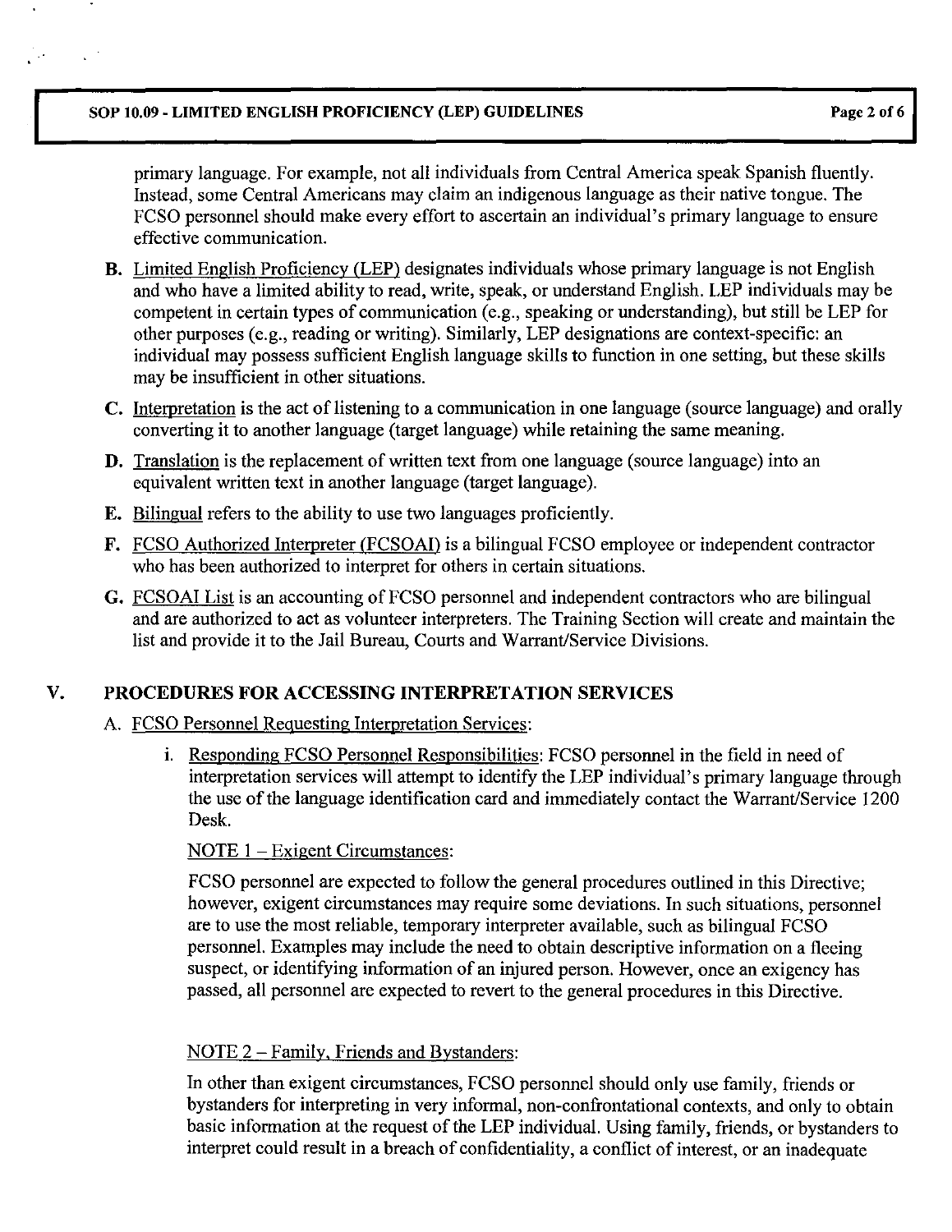$\mathbb{R}^2$ 

interpretation. Barring exigent circumstances, FCSO personnel should not use minor children to provide interpreter services.

- ii. Fulton County Jail Personnel: The Intake Supervisor will consult the FCSOAI List to determine if a FCSOAI is available to respond to the assignment.
	- I. For Spanish, the Intake Supervisor will contact the FCSOAI Independent Contractor who will translate by phone if he is not already present on-site.
	- 2. For any foreign language other than Spanish, or if no FCSOAI is available, the Intake Supervisor will contact the telephonic interpretation service provider.
		- a. Procedure for AT&T Language **Line** (telephonic interpretation service provider)
			- i. Use conference hold to place the non-English speaker on hold.
			- ii. Dial 1-800-874-9426 for routine calls, OR
			- iii. Dial 1-800-523-1786 for Emergency calls
			- iv. Give Information
				- 1. Language needed
				- 2. Client ID Number (from unit 1200 or Central Control)
				- 3. Organization name Fulton County, GA
				- 4. Personal Code Sheriff+(your DID)
			- v. Add non-English speaker to the line.
			- vi. Wait for the answer point to conference in the Interpreter.
			- vii. Brief the Interpreter. Summarize what you wish to accomplish and give any special instructions.
			- viii. Say "End of call." to the interpreter when the call is completed.
				- \* When placing a call to a non-English speaker, begin at Step ii.<sup>\*</sup>
- iii. Upon Arrival of Contracted In-Person Interpreter: Upon the arrival of the interpreter, the deputy/officer will examine the interpreter's identification. The deputy/officer shall record the interpreter's name and company affiliation in the log book along with the interpreter's arrival and departure times. Once the interpreter is prepared, FCSO personnel will ask all questions through the interpreter.

NOTE: It is FCSO personnel's responsibility to develop and ask any questions (at the Jail, this will mean reading from the intake information sheet). Under no circumstances will an interpreter independently question a LEP individual. The interpreter's role is to serve as a neutral third party, taking care not to insert his or her perspective into the communication between the parties.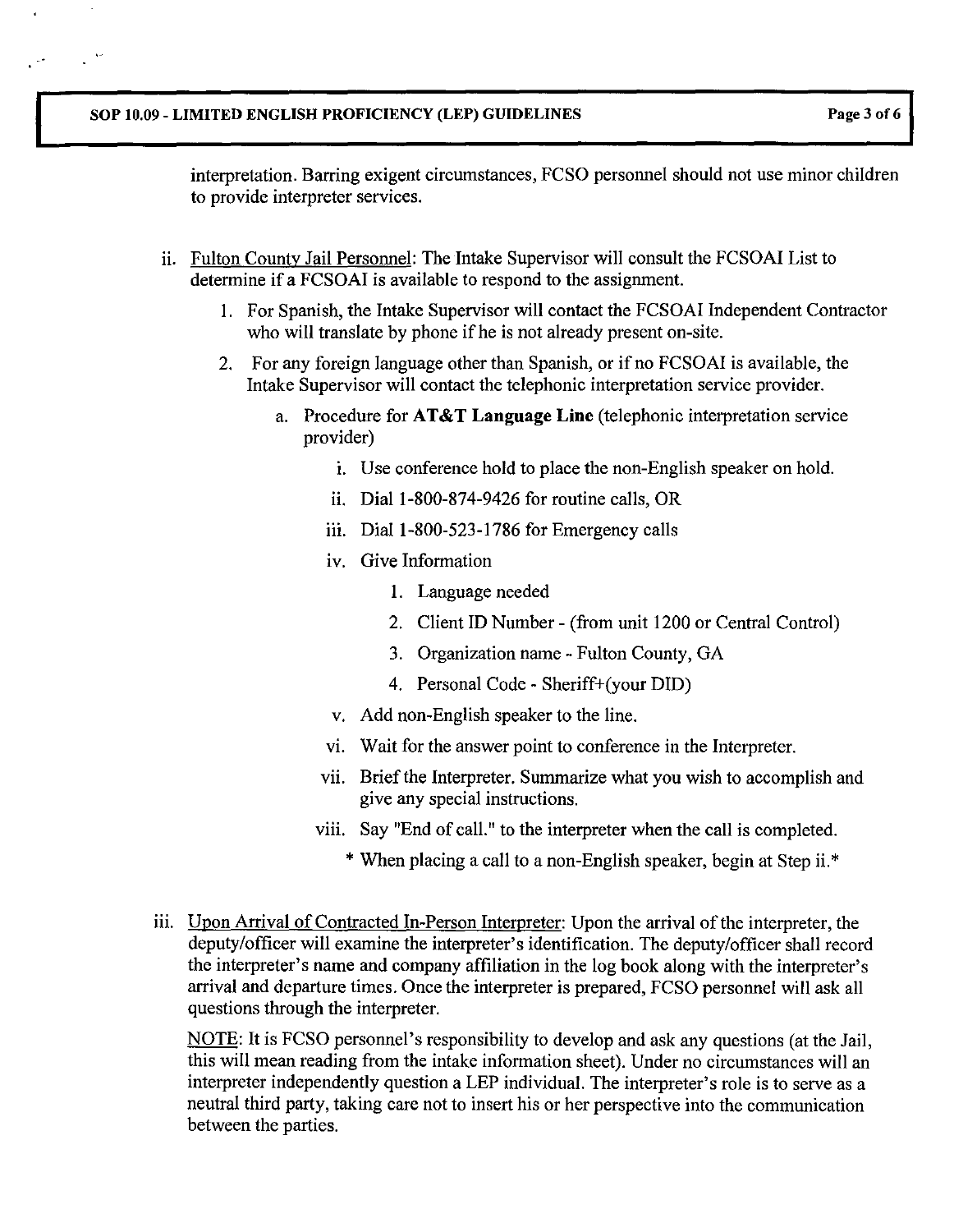#### SOP 10.09 - LIMITED ENGLISH PROFICIENCY (LEP) GUIDELINES Page 4 of 6

iv. Conflict of Interest/Bias of Interpreter: If the officer/investigator believes that there is any conflict of interest with the assigned interpreter, bias, or any other reason why the interpreter should be recused, the deputy/officer shall consult with the highest ranking supervisor on location and the supervisor will decide if another interpreter is warranted. If this should occur, the supervisor will call the Fulton County Interpreter Line (as listed in the Fulton County Directory), and be referred to another interpreter.

# VI. INTERROGATION, INTERVIEWS, AND COMPLAINTS

A. Criminal Interrogations and Crime Witness Interviews: These scenarios potentially involve statements with evidentiary value upon which a witness may be impeached in court. As such, accuracy is a priority. Moreover, a failure to protect the rights of LEP individuals during arrests and interrogations presents risks to the integrity of the investigation. The FCSO personnel must recognize that miscommunication during the interrogations or crime witness interviews may have a substantial impact on the evidence presented in any related criminal prosecution. A qualified interpreter shall be used for any interrogation or taking of a formal statement where the suspect or witness' legal rights could be adversely impacted. Because of the dual role a FCSOAI may have when conducting interrogations and acting as an interpreter, FCSOAIs are not to be used as interpreters during interrogations. Hence, the contracted in-person interpretation service shall be utilized, as outlined in Part IV.C. above.

# NOTE:

*Miranda* warnings, and all other vital written materials, will be available to the suspect or witness in his or her primary language. In the case of a language into which forms have not been translated and in the case of illiteracy, forms will be read to the suspect or witness in his or her primary language using the contracted interpretation services.

B. Complaint Procedures for LEP Persons: Any LEP individual, who wishes to file a complaint with the FCSO regarding language access, or the discharge of FCSO's duties, shall be provided with a translated Office of Professional Standards (OPS) complaint form. The assigned OPS investigator shall utilize the contracted in-person interpretation services (see Part V.A.ii. above) when conducting any interviews of LEP complainants or witnesses. The OPS Investigator will provide written notice of the disposition of any LEP complaint in the complainant's primary language.

# NOTE:

In the event formal disciplinary charges result from a LEP complaint, the OPS Investigator will insure that a contracted in-person interpreter is available for any scheduled hearings.

# VII. NOTIFYING THE PUBLIC ABOUT FCSO'S LANGUAGE SERVICES

A. Signage: At each FCSO building entry point or lobby, signage shall be posted in the most commonly spoken languages stating that interpreters are available free of charge to LEP individuals. The FCSO shall also maintain translated written forms and documents for LEP individuals. Notification of the availability of translated forms and documents will be posted in the public lobby of the Fulton County Courthouse and the Fulton County Jail to inform LEP persons about which forms are translated. In the case of illiteracy or languages into which written materials have not been translated, such forms and documents will be read to LEP individuals in their primary languages.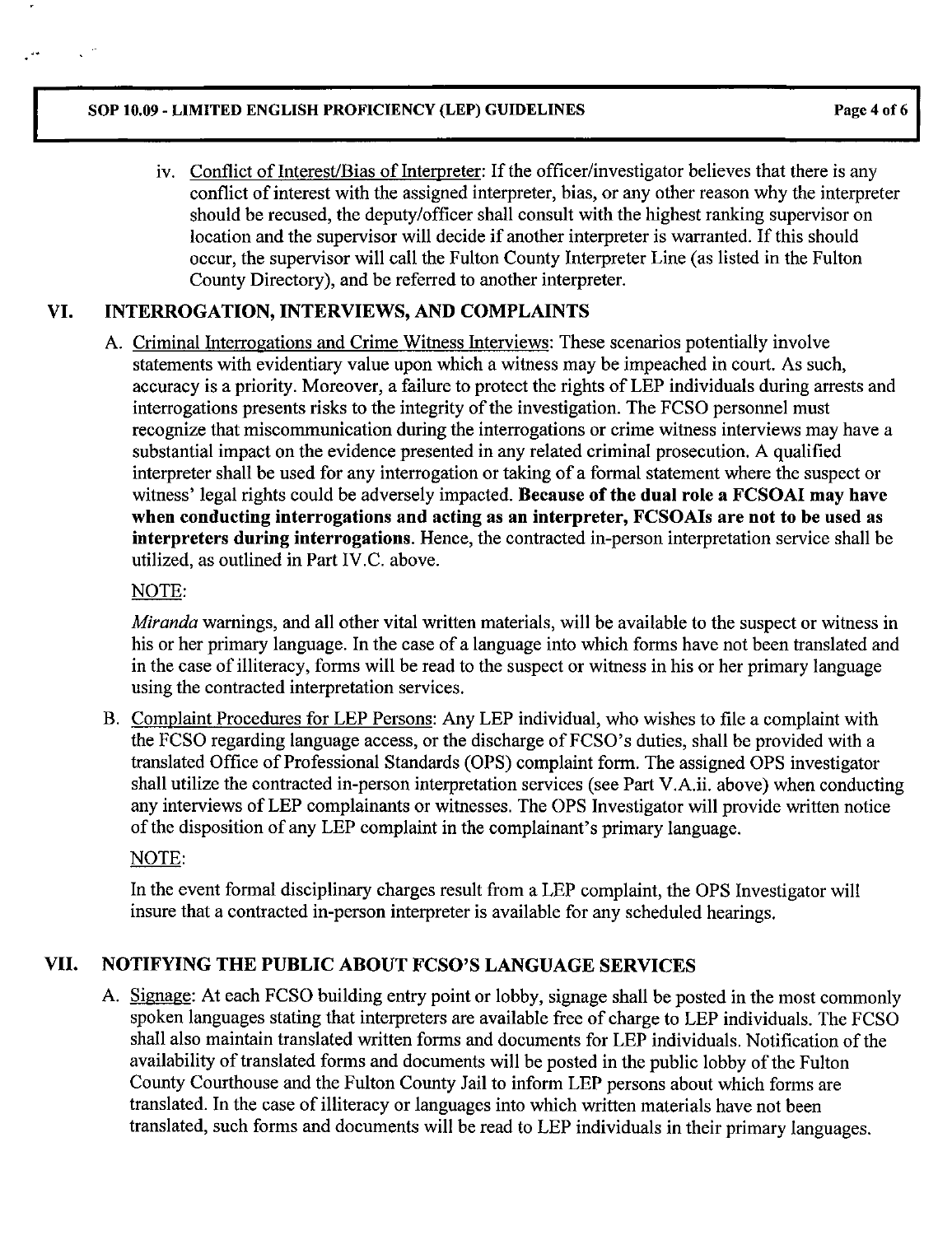## VIII- TRAINING: LANGUAGE ASSISTANCE POLICY AND INTERPRETER SKILLS

A. LEP Policies: The FCSO will provide periodic training to personnel about FCSO's LEP policies, including how to access FCSO-authorized, telephonic and in-person interpreters. The FCSO shall conduct such training for new recruits, at in-service training, and at roll call for deputies/officers at least every two years. Training shall initially be conducted within 180 days of the effective date of this Directive.

#### B. Competency of Interpreters:

- 1. Assessment: The FCSO personnel identified as bilingual who are willing to act as FCSOAIs will have their language skills assessed by a professional interpreter using a structured assessment tool. This professional will establish qualifications for the professional interpreters. Those found proficient in interpreting into and from target language will be placed conditionally on the FCSOAI List.
- ii. Training: All personnel conditionally placed on the FCSOAI List must successfully complete the prescribed interpreter training within one year. After successful completion of interpreter training, the individual will be placed on the FCSOAI List. To complete interpreter training successfully, an interpreter must demonstrate proficiency in and ability to communicate information accurately in both English and in the target language; have knowledge in both languages of any specialized terms or concepts peculiar to the FCSO and of any particularized vocabulary and phraseology used by the LEP person; and understand and adhere to the interpreter's role as a neutral third party without deviating into other roles such as counselor or legal advisor. Interpreters will maintain professional confidentiality at all time.
- 111. In-Service Training for FCSOAIs: Those persons who have been unconditionally placed on the FCSOAI List must receive in-service training annually or they will be removed from the FCSOAI List. The Training Section shall be responsible for coordinating the annual refresher training and will maintain a record of training that the interpreters have received.

## IX. MONITORING AND UPDATING LANGUAGE ASSISTANCE EFFORTS

- A. LEP Coordinator: The Sheriff will appoint a LEP Coordinator who is responsible for coordinating and implementing all aspects of the FCSO's services to LEP individuals.
- B. Community Review: The LEP Coordinator shall assess demographic data, review contracted language access services utilization data, and consult with community-based organizations annually in order to determine if there are additional languages into which vital documents should be translated.
- C. Documents: The LEP Coordinator will be responsible for annually reviewing all new documents issued by the FCSO to assess whether they should be considered vital documents and be translated.